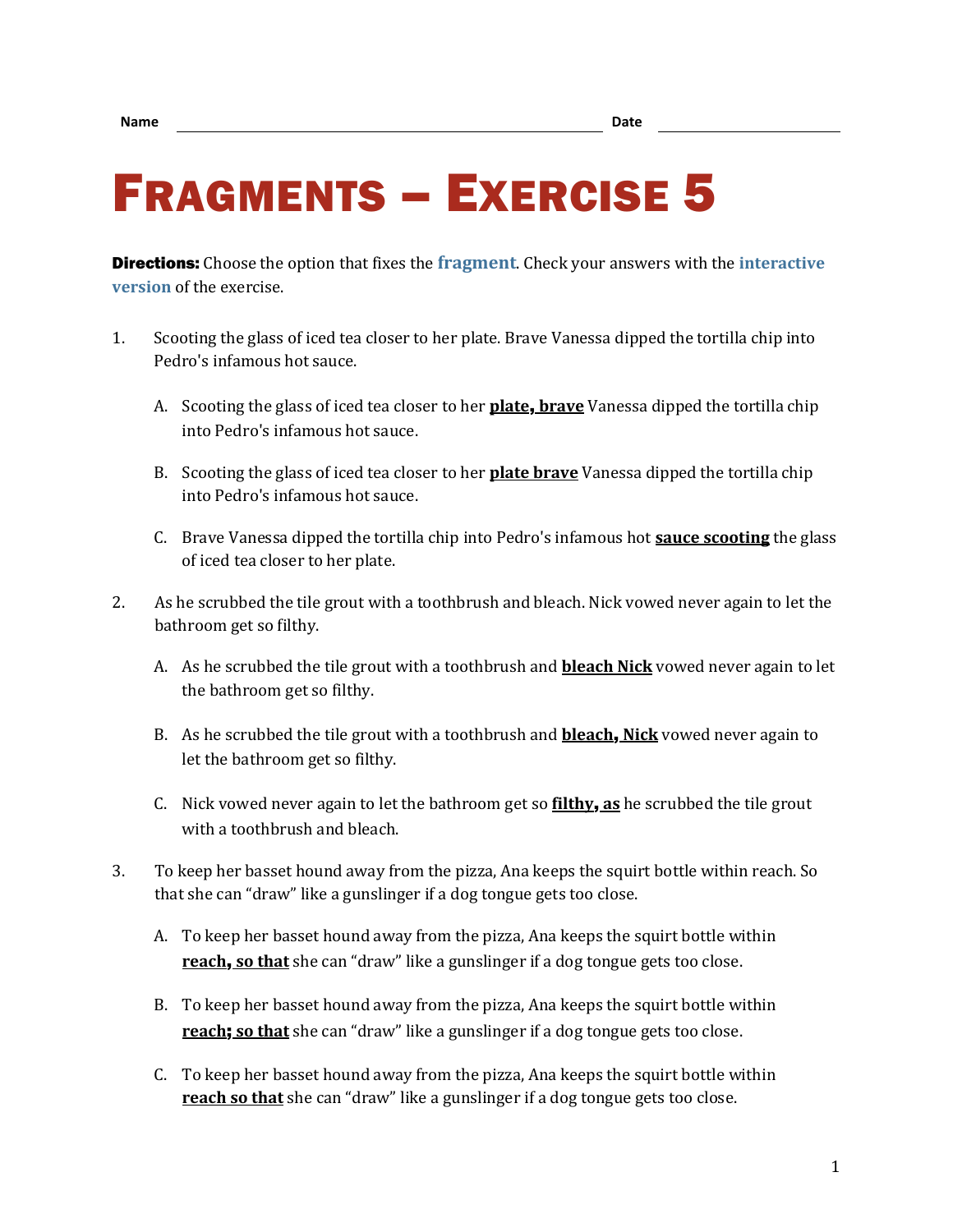- 4. Even though the windows leak and the paint is peeling, Georgette loves her old pickup truck. The vehicle that has dependably taken her everywhere since junior year of high school.
	- A. Even though the windows leak and the paint is peeling, Georgette loves her old pickup **truck**; **the** vehicle that has dependably taken her everywhere since junior year of high school.
	- B. Even though the windows leak and the paint is peeling, Georgette loves her old pickup **truck**, **the** vehicle that has dependably taken her everywhere since junior year of high school.
	- C. Even though the windows leak and the paint is peeling, Georgette loves her old pickup **truck the** vehicle that has dependably taken her everywhere since junior year of high school.
- 5. Deidre must watch her baby constantly, for Mathew likes to crawl on the floor and pop whatever he finds into his mouth. Such as fuzz-covered candies, dog biscuits, and dead bugs.
	- A. Deidre must watch her baby constantly, for Mathew likes to crawl on the floor and pop whatever he finds into his **mouth such as** fuzz-covered candies, dog biscuits, and dead bugs.
	- B. Deidre must watch her baby constantly, for Mathew likes to crawl on the floor and pop whatever he finds into his **mouth: such as**, fuzz-covered candies, dog biscuits, and dead bugs.
	- C. Deidre must watch her baby constantly, for Mathew likes to crawl on the floor and pop whatever he finds into his **mouth. For example**, **he has eaten** fuzz-covered candies, dog biscuits, and dead bugs.
- 6. Baking in his hot car during rush-hour traffic, Joe drank the last few drops of his iced tea. And prayed that he could make the costly repair to his broken air conditioner with this week's paycheck.
	- A. Baking in his hot car during rush-hour traffic, Joe drank the last few drops of his iced **tea and prayed** that he could make the costly repair to his broken air conditioner with this week's paycheck.
	- B. Baking in his hot car during rush-hour traffic, Joe drank the last few drops of his iced **tea and he prayed** that he could make the costly repair to his broken air conditioner with this week's paycheck.
	- C. Baking in his hot car during rush-hour traffic, Joe drank the last few drops of his iced **tea**, **and prayed** that he could make the costly repair to his broken air conditioner with this week's paycheck.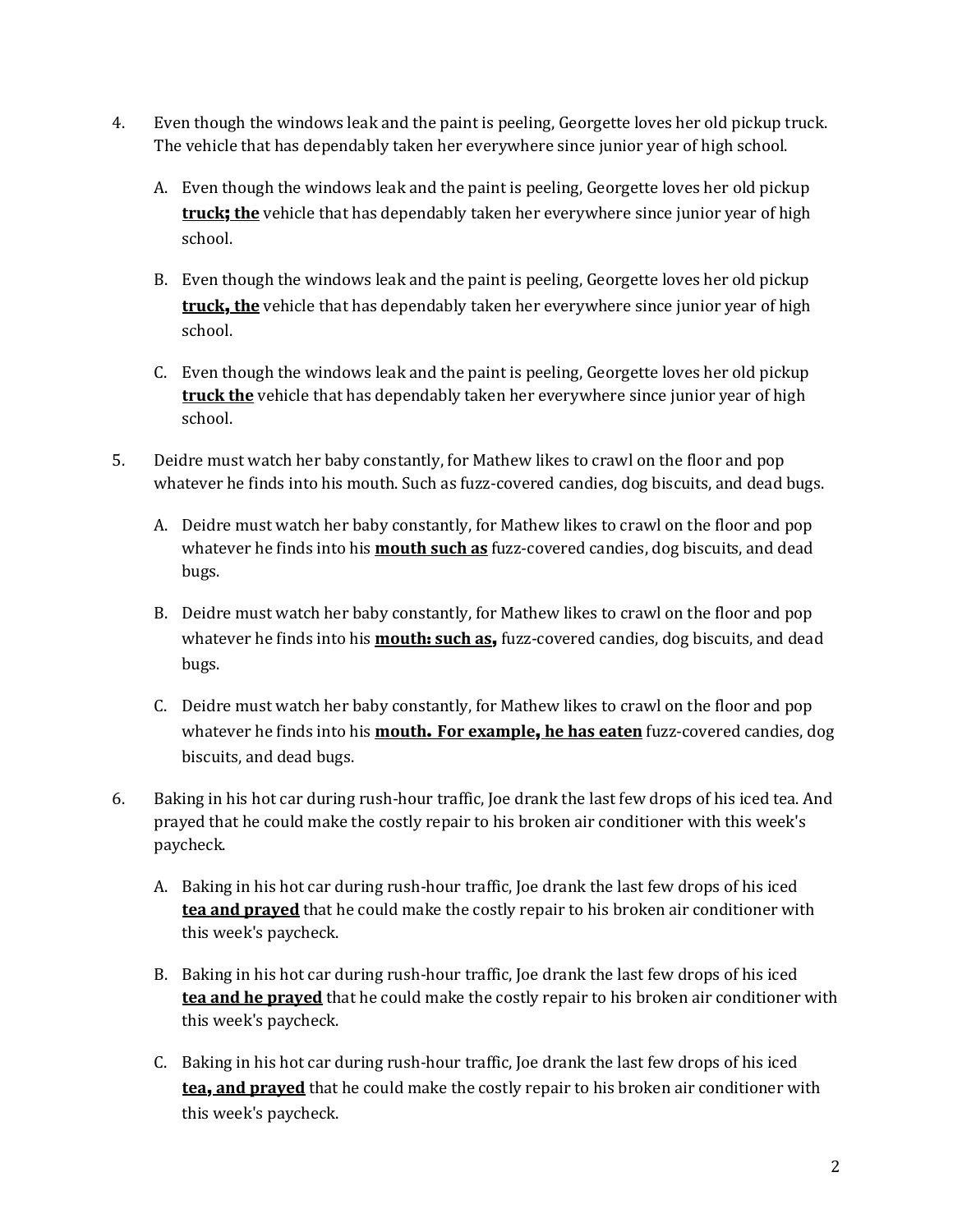- 7. To stomach the cup of strong coffee that he desperately needed to keep awake. Lawrence added seven packets of sugar and a quarter cup of cream.
	- A. To stomach the cup of strong coffee that he desperately needed to keep **awake**, **Lawrence** added seven packets of sugar and a quarter cup of cream.
	- B. Lawrence added seven packets of sugar and a quarter cup of **cream**, **to** stomach the cup of strong coffee that he desperately needed to keep awake.
	- C. To stomach the cup of strong coffee that he desperately needed to keep **awake Lawrence** added seven packets of sugar and a quarter cup of cream.
- 8. Jaime grabbed the leash with both hands and threw his weight backward. To keep Roxie, his German shepherd, from attacking Mr. Velasquez, who was walking down the sidewalk.
	- A. Jaime grabbed the leash with both hands and threw his weight **backward**; **to** keep Roxie, his German shepherd, from attacking Mr. Velasquez, who was walking down the sidewalk.
	- B. Jaime grabbed the leash with both hands and threw his weight **backward**, **to** keep Roxie, his German shepherd, from attacking Mr. Velasquez, who was walking down the sidewalk.
	- C. Jaime grabbed the leash with both hands and threw his weight **backward to** keep Roxie, his German shepherd, from attacking Mr. Velasquez, who was walking down the sidewalk.
- 9. O'Neil quietly closed the front door and tiptoed through the living room. Hoping not to wake his sleeping mother, who would begin a loud and long lecture on missing curfew.
	- A. O'Neil quietly closed the front door and tiptoed through the living **room hoping** not to wake his sleeping mother, who would begin a loud and long lecture on missing curfew.
	- B. O'Neil quietly closed the front door and tiptoed through the living **room**, **hoping** not to wake his sleeping mother, who would begin a loud and long lecture on missing curfew.
	- C. O'Neil quietly closed the front door and tiptoed through the living **room**; **hoping** not to wake his sleeping mother, who would begin a loud and long lecture on missing curfew.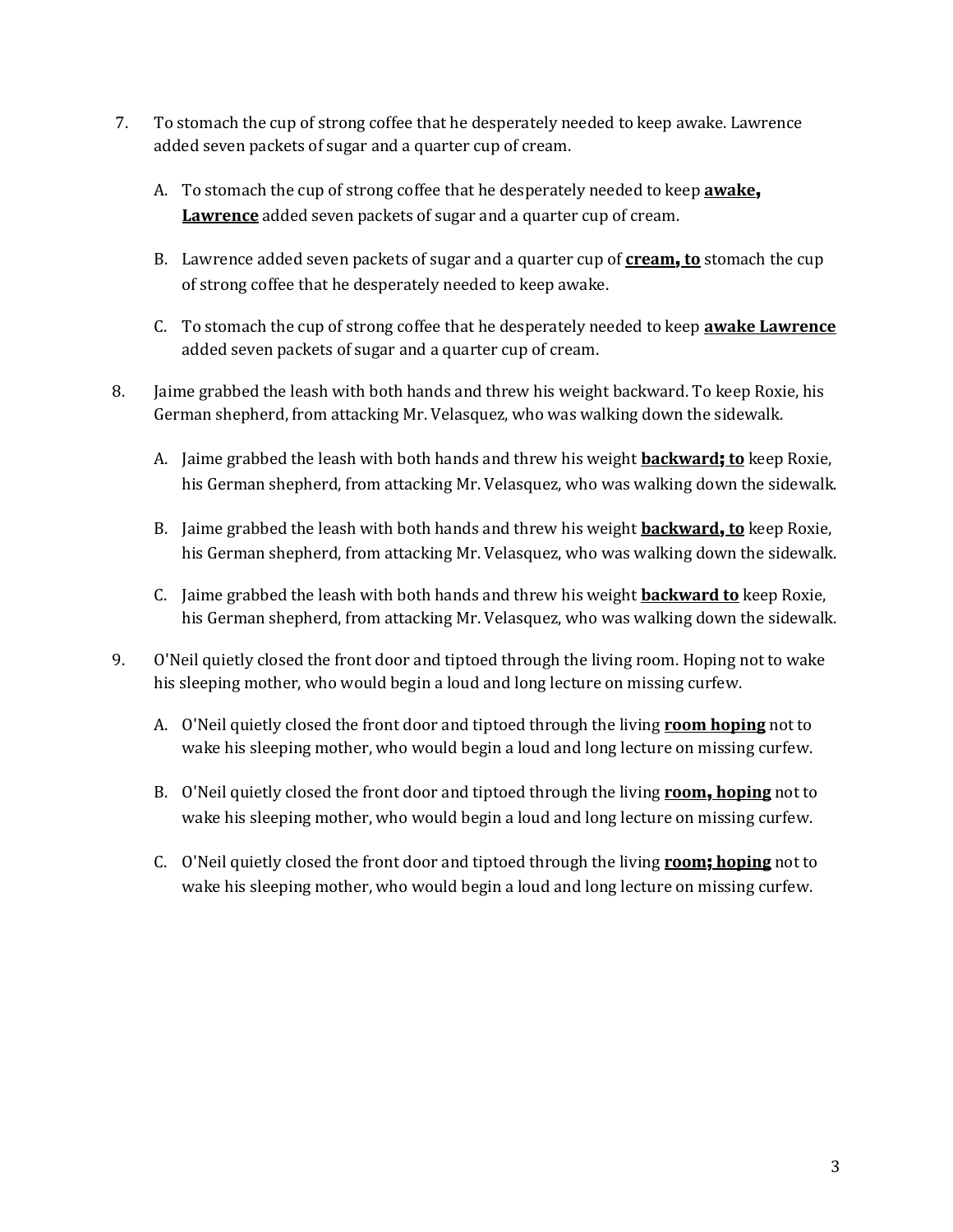- 10. Erin cannot tolerate tight and restrictive clothing. Because, she claims, she was wrapped too tightly as a mummy in her previous Egyptian life.
	- A. Erin cannot tolerate tight and restrictive **clothing because**, she claims, she was wrapped too tightly as a mummy in her previous Egyptian life.
	- B. Erin cannot tolerate tight and restrictive **clothing**, **because**, she claims, she was wrapped too tightly as a mummy in her previous Egyptian life.
	- C. Erin cannot tolerate tight and restrictive **clothing**; **because**, she claims, she was wrapped too tightly as a mummy in her previous Egyptian life.
- 11. Whenever Delores makes her infamous rubbery meatballs. David sneaks them off his plate and into the willing mouth of Jellybean, the family's terrier.
	- A. Whenever Delores makes her infamous rubbery **meatballs David** sneaks them off his plate and into the willing mouth of Jellybean, the family's terrier.
	- B. Delores makes her infamous rubbery **meatballs whenever David** sneaks them off his plate and into the willing mouth of Jellybean, the family's terrier.
	- C. Whenever Delores makes her infamous rubbery **meatballs**, **David** sneaks them off his plate and into the willing mouth of Jellybean, the family's terrier.
- 12. While Kristy labored through another evening of incomprehensible accounting homework, her roommate Bob read a sci-fi novel. And ate an entire bag of potato chips.
	- A. While Kristy labored through another evening of incomprehensible accounting homework, her roommate Bob read a sci-fi **novel and ate** an entire bag of potato chips.
	- B. While Kristy labored through another evening of incomprehensible accounting homework, her roommate Bob read a sci-fi **novel**, **and ate** an entire bag of potato chips.
	- C. While Kristy labored through another evening of incomprehensible accounting homework, her roommate Bob read a sci-fi **novel and he ate** an entire bag of potato chips.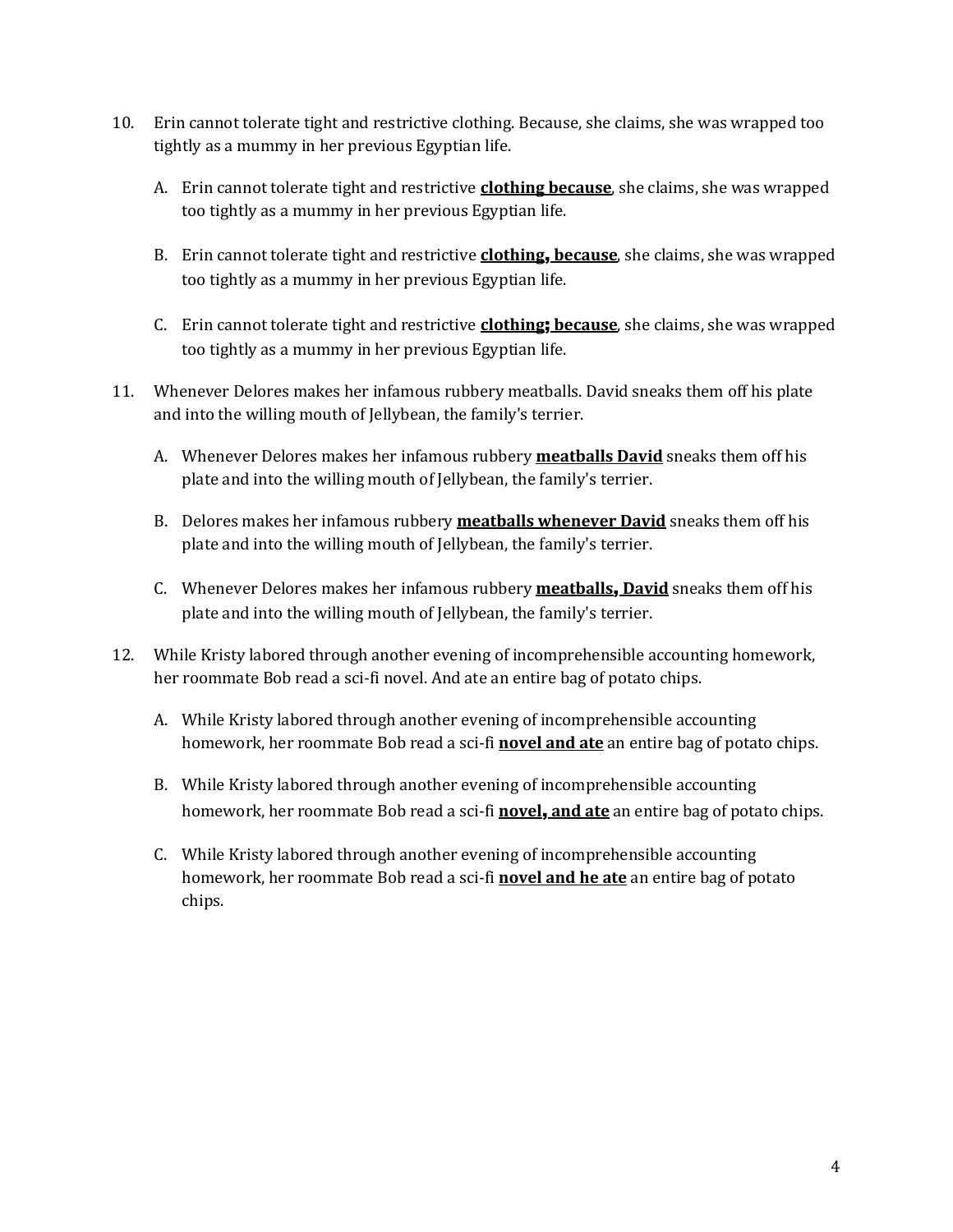- 13. To make her ex-boyfriend Brad jealous, Georgia saved her money. To buy a black dress that would turn men's heads at the winter dance.
	- A. To make her ex-boyfriend Brad jealous, Georgia saved her **money**, **to** buy a black dress that would turn men's heads at the winter dance.
	- B. To make her ex-boyfriend Brad jealous, Georgia saved her **money to** buy a black dress that would turn men's heads at the winter dance.
	- C. To make her ex-boyfriend Brad jealous, Georgia saved her **money**; **to** buy a black dress that would turn men's heads at the winter dance.
- 14. Anyone who enters Cedric's apartment can tell that this young man has a dog. For example, puncture marks in the mini blinds, dog snot clouding the windows, and paw prints on the beige upholstery.
	- A. Anyone who enters Cedric's apartment can tell that this young man has a **dog**; **for example**, **puncture** marks in the mini blinds, dog snot clouding the windows, and paw prints on the beige upholstery.
	- B. Anyone who enters Cedric's apartment can tell that this young man has a **dog**; **for example: puncture** marks in the mini blinds, dog snot clouding the windows, and paw prints on the beige upholstery.
	- C. Anyone who enters Cedric's apartment can tell that this young man has a **dog. For example**, **there are puncture** marks in the mini blinds, dog snot clouding the windows, and paw prints on the beige upholstery.
- 15. Bored with the revision of his research essay. Patrick poked the soft front of his flat-screen monitor, fascinated by its squishy surface.
	- A. Bored with the revision of his research **essay**, **Patrick** poked the soft front of his flatscreen monitor, fascinated by its squishy surface.
	- B. Bored with the revision of his research **essay Patrick** poked the soft front of his flatscreen monitor, fascinated by its squishy surface.
	- C. **Because he was bored with the revision of his research essay Patrick** poked the soft front of his flat-screen monitor, fascinated by its squishy surface.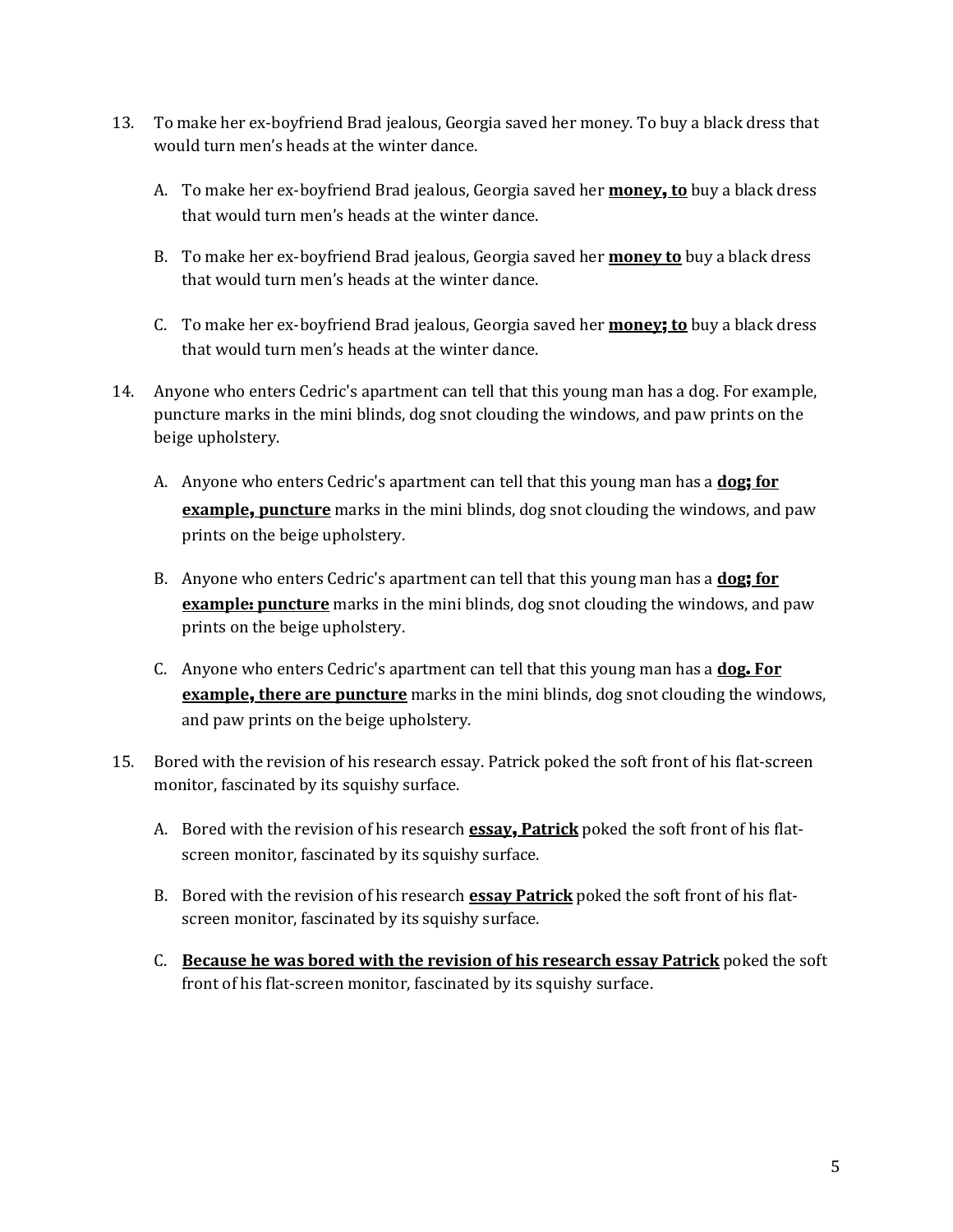- 16. Despite Cassandra's stern warning, Alex walked over to flirt with Helen. The most beautiful and dangerous—woman at the party.
	- A. Despite Cassandra's stern warning, Alex walked over to flirt with **Helen**; **the** most beautiful—and dangerous—woman at the party.
	- B. Despite Cassandra's stern warning, Alex walked over to flirt with **Helen the** most beautiful—and dangerous—woman at the party.
	- C. Despite Cassandra's stern warning, Alex walked over to flirt with **Helen**, **the** most beautiful—and dangerous—woman at the party.
- 17. All my friends wanted to spend Friday afternoon at the beach. Except Michael, the worrier, who was concerned about shark bites, jellyfish stings, and skin cancer.
	- A. All my friends wanted to spend Friday afternoon at the **beach: except Michael**, **the worrier**, **who was** concerned about shark bites, jellyfish stings, and skin cancer.
	- B. All my friends wanted to spend Friday afternoon at the **beach. Michael**, **however**, **was** concerned about shark bites, jellyfish stings, and skin cancer.
	- C. All my friends wanted to spend Friday afternoon at the **beach. Excluding Michael**, **the worrier**, **who was** concerned about shark bites, jellyfish stings, and skin cancer.
- 18. Since the roof of Orlando Hall leaks, students know to check their seats. To avoid soaking their pants in a puddle of water and then sitting in damp underwear for an entire class.
	- A. Since the roof of Orlando Hall leaks, students know to check their **seats to** avoid soaking their pants in a puddle of water and then sitting in damp underwear for an entire class.
	- B. Since the roof of Orlando Hall leaks, students know to check their **seats**, **to** avoid soaking their pants in a puddle of water and then sitting in damp underwear for an entire class.
	- C. Since the roof of Orlando Hall leaks, students know to check their **seats**; **to** avoid soaking their pants in a puddle of water and then sitting in damp underwear for an entire class.